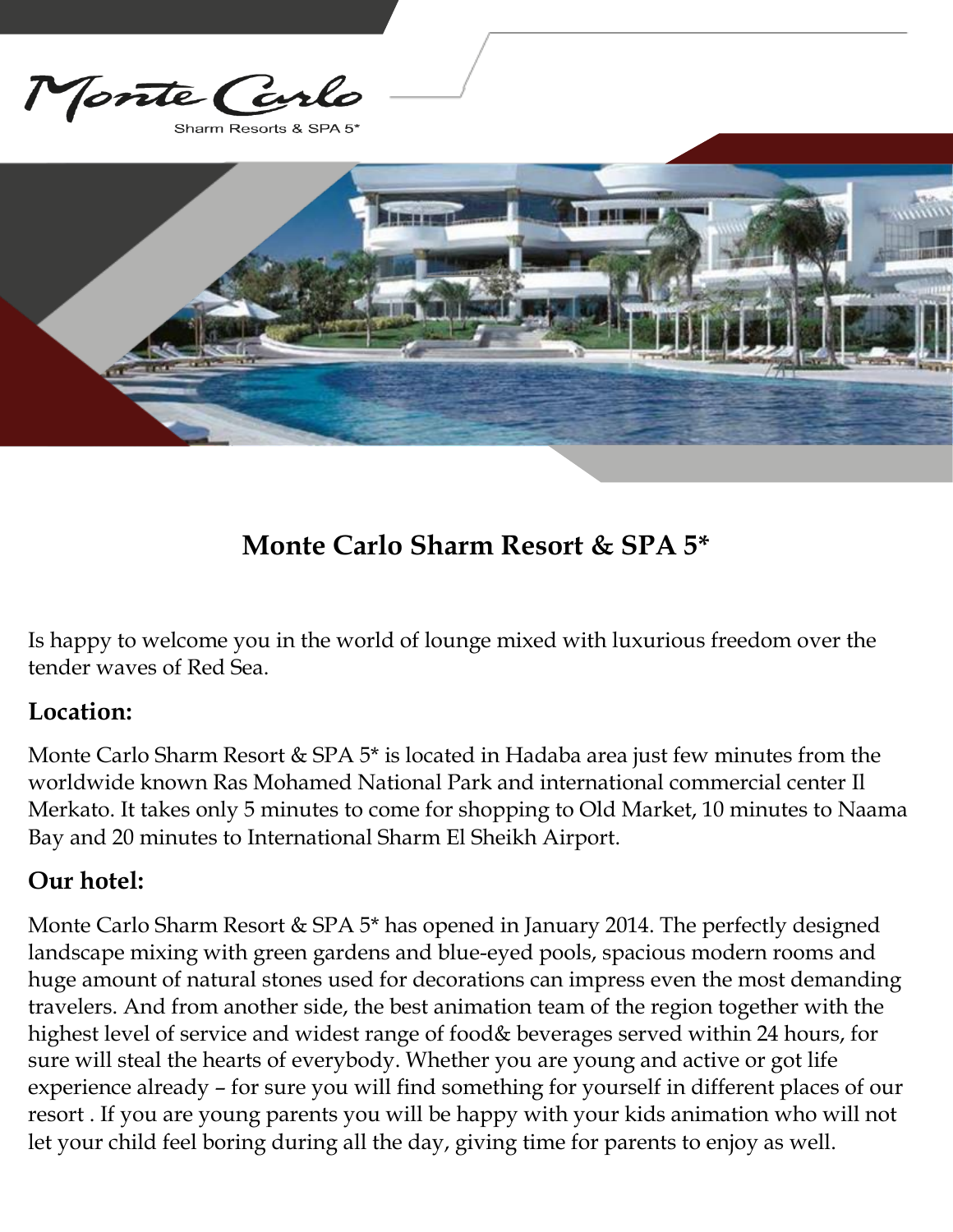If you are coming for honeymoon or you prefer relaxation, our special Royal concept with adults only will not leave you indifferent. Don't wait for paradise – come now.

# **Beach:**

All guests of Monte Carlo Sharm Resort & SPA 5\* are entitled to enjoy with private hotel's beach of 500m length fully equipped with umbrellas, sun beds, mattresses and two bars serving snacks & beverages and ice-cream. 42m jetty will open for you all the treasures of red sea in the best areas for diving and snorkeling in the region.

## **Entertainments:**

Monte Carlo Sharm Resort & SPA 5\* offers different kinds of entertainment that will be interesting for everybody. Our day entertainments program and nights shows will never let you feel boring. Do you sing? Karaoke night will be a nice surprise for you. Maybe you were dreaming to learn belly-dancing? Then for sure you will be happy with our dancing courses. And when there will be a better chance to reveal all your hidden talents than not during the sport competitions? During the evenings you are welcome to the ancient roman amphitheater for night shows. Who is the Monte Carlo couple? Where the best pictures are coming from? How to speak Arabic? All of these questions will be answered during the evening shows on Roman amphitheater.



### **Rooms:**

Monte Carlo Sharm Resort & SPA 5\* offers 258 rooms of different categories:

- Deluxe Garden View Room of 50sq.m. size
- Deluxe Pool View Room of 50sq.m. size
- Deluxe Sea View Room of 50sq.m. size

With one King or two Queen beds with tiled balcony/terrace (equipped with armchairs, mirror wardrobes, bathrobes and slippers, beach towels served in the room, tea/coffee facilities and kettle, LCD TV with entertainments guide, mineral water refilled daily, individual safe box, A/C, 2 phones with direct external line). At bathroom: bathtub with shower, make up mirror, fully bathrooms amenities, hairdryer, separated shower sections, bidet.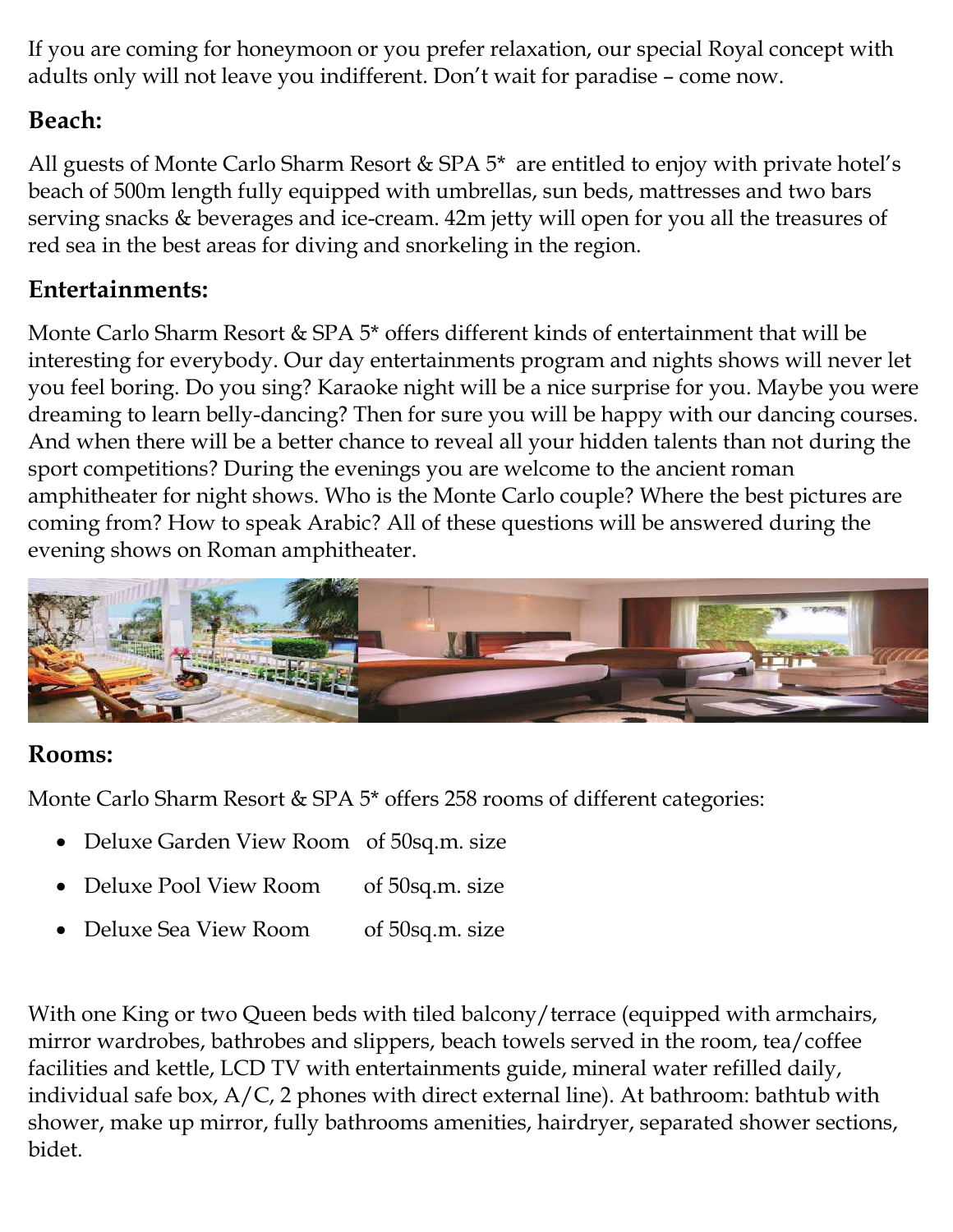# **Food and Beverages:**

We are honored to introduce you cuisines that will inspire even the most discerning of our palates. Cuisine that will not bring joy to your stomach only but will make your eyes to rejoice as well

#### **Restaurants :**

- **Le café (main restaurant) is offering to you oriental and international dishes (buffet style)**
- **La Luna – serves for you traditional Italian meal with refined atmosphere with a fireplace and great view over looking to Red sea**
- **Blue Ginger – restaurant invites you for a modern Chinese food together with Japanese cuisine.**
- **Fayrouz – is offering you oriental Lebanese restaurant cuisine**
- **The Waves – seafood restaurant**
- **India Palace – in this restaurant you will find cuisine which related to the culture of The North East India.**
- **The Grill – grill-BBQ**

#### **Bars:**

- **Lobby Bar – 24 hours**
- **Pool Bar**
- **Sky Bar**
- **Beach Bar**
- **Pyramids Bar**



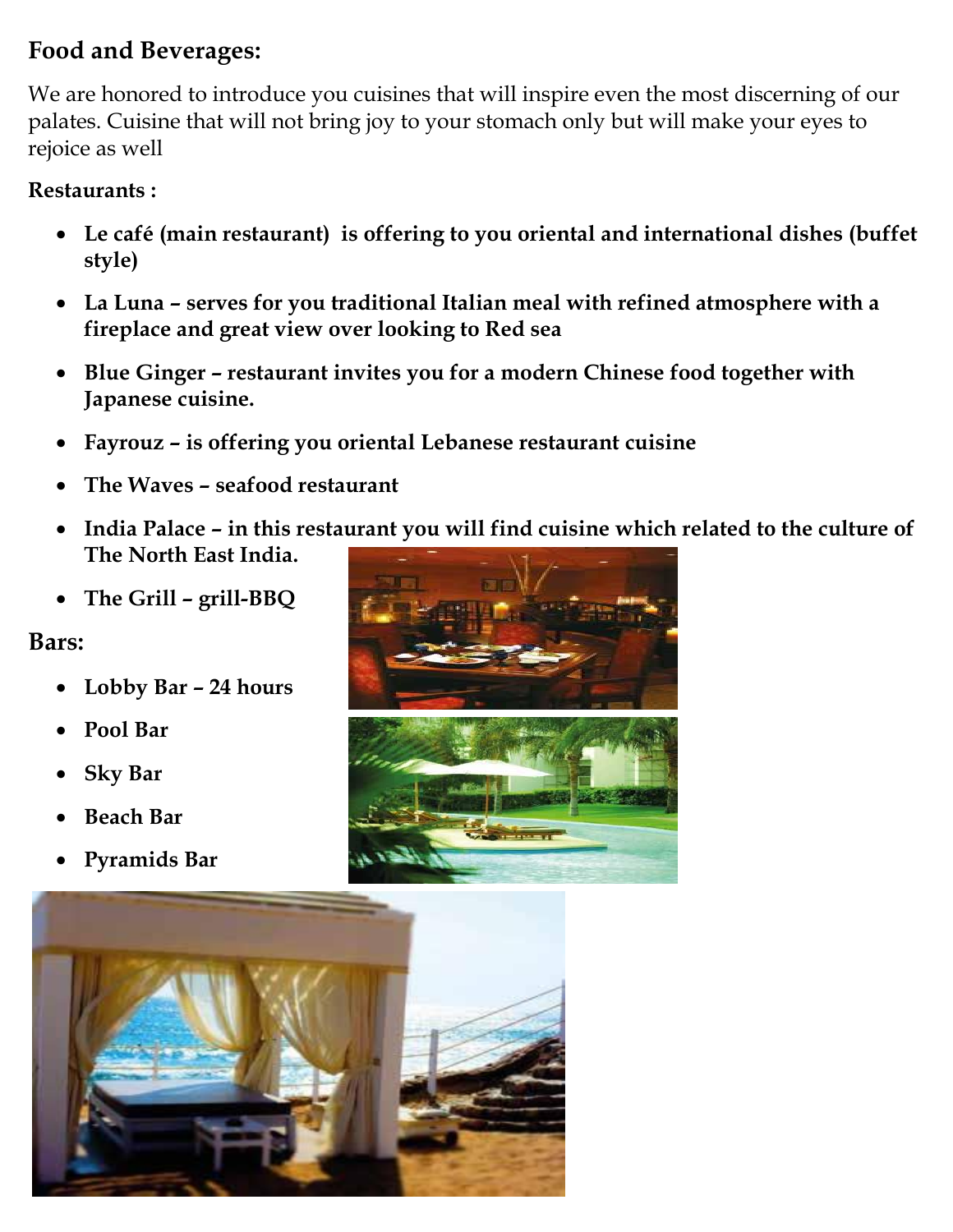### **Beauty center:**

Beauty is a power of woman and beauty tools are her weapons. Welcome to Monte Carlo beauty center with hundreds of secrets, which only real woman will understand. Manicure, pedicure, professional make up for daily life and special occasions, hair-dresser, stylist with the last back-stage updates. We will make from you not a queen, but a goddess!

# **SPA:**

**E**verybody searching for enlightening is invited to our SPA. More than 15 different kinds of message together with aromatherapy will not only relax your body but renew the spirit and soul and free entrance to sauna, steam bath and Jacuzzi for sure will turn this place into one of your favorites.

# **Kids facilities:**

Parents love to travel with children. Lots of nice surprises are waiting for smallest but the most important our guests. Kids club was created special for small travellers looking for new games and interesting experiences. Huge variety of different interesting activities for sure will steal the heart of your child and stay in his memories for long time after. Outdoor playground located on the beach will be a strong tool helping parents to enjoy together with their children. And the most important mini-disco!

# **Diving center:**

Don't miss the chance to use our diving center with professional certificated (PADI 5\*) workers. Enjoy amazing underwater world around out coral reef. Also you can take a courses with getting certificate (PADI).

Multinational professional team divers with more than 50 years' experience will secure you during discovering great underwater world of reef, also they will help you see all beauty of Red Sea.

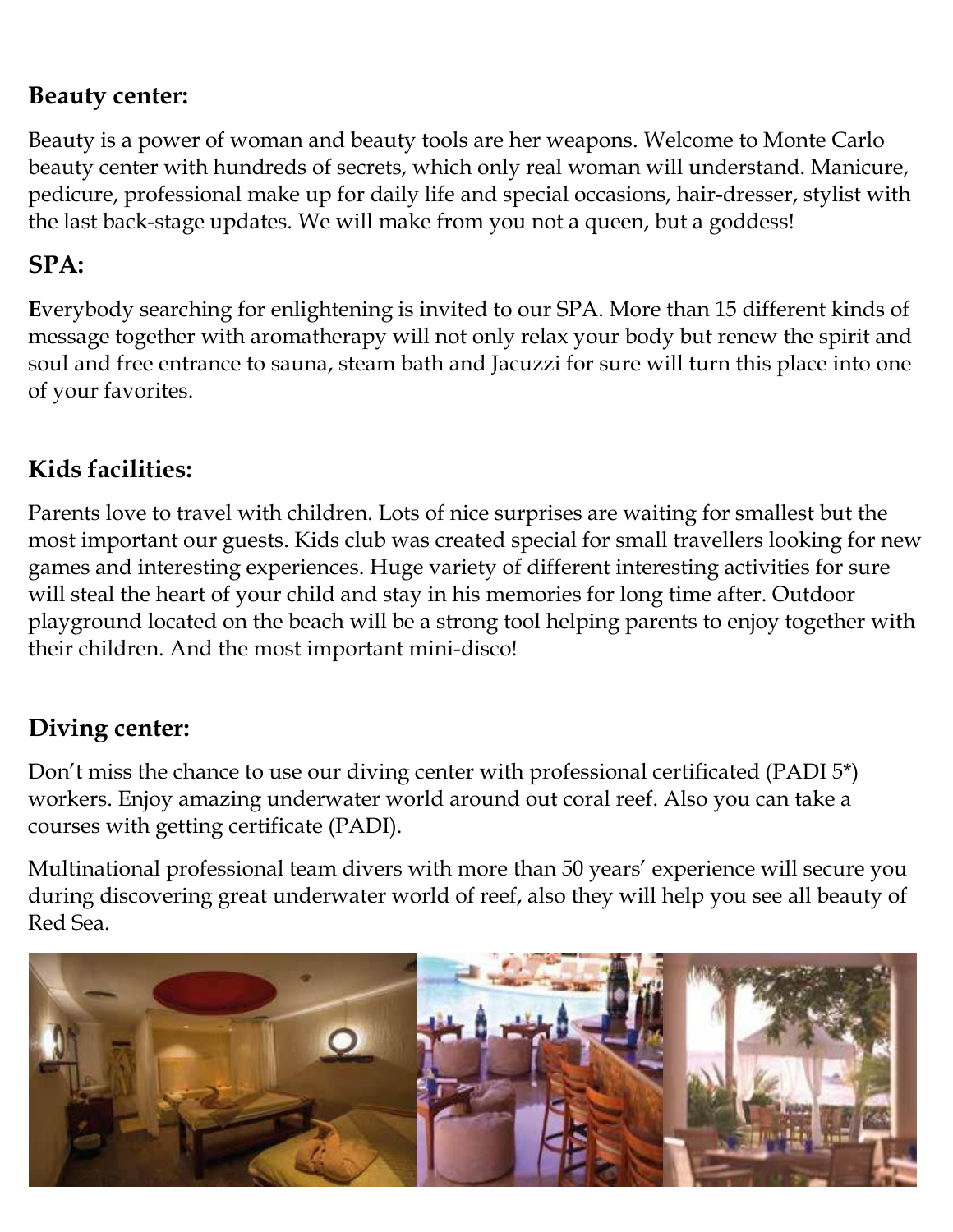# **Sport and fitness:**

Lots of different activities could be found within the grounds of resorts. Hotel is consists 6 pools, designed for adults and children, and special streamed 'lazy river' for everybody. Some of the pools, including the main one, are heated during the winter time. Our international animation team will help you to train not only your sense of humor but body as well together with special water activities and different competitions. Aqua-aerobics, stretching, yoga, beach volley, tennis courts and even mini Olympic games – everything could be found in Monte Carlo Sharm Resort & SPA 5\*.

# **Conference hall & meeting rooms:**

Monte Carlo Sharm Resort & SPA 5<sup>\*</sup> is a famous not only for leisure facilities. 2 meeting rooms and a great Marque conference hall for 500 delegates can turn any business meeting into a one's triumph. Fully equipped with the latest audio, video and lighting system, able to handle events of all sizes, from small groups and break-out meetings to international conventions, Monte Carlo Sharm can show you the real meaning of success.

**Monte Carlo Resorts – Egypt Om El Seed, Sharm El Sheikh, South Sinai, Egypt Tel: +2 069 366 19 19, fax: +2 069 366 19 20 E-mail [sales@montecarlosharm.com](mailto:sales@montecarlosharm.com) [customercare@montecarlosharm.com](mailto:customercare@montecarlosharm.com) [www.montecarloresortsegypt.com](http://www.montecarloresortsegypt.com/)**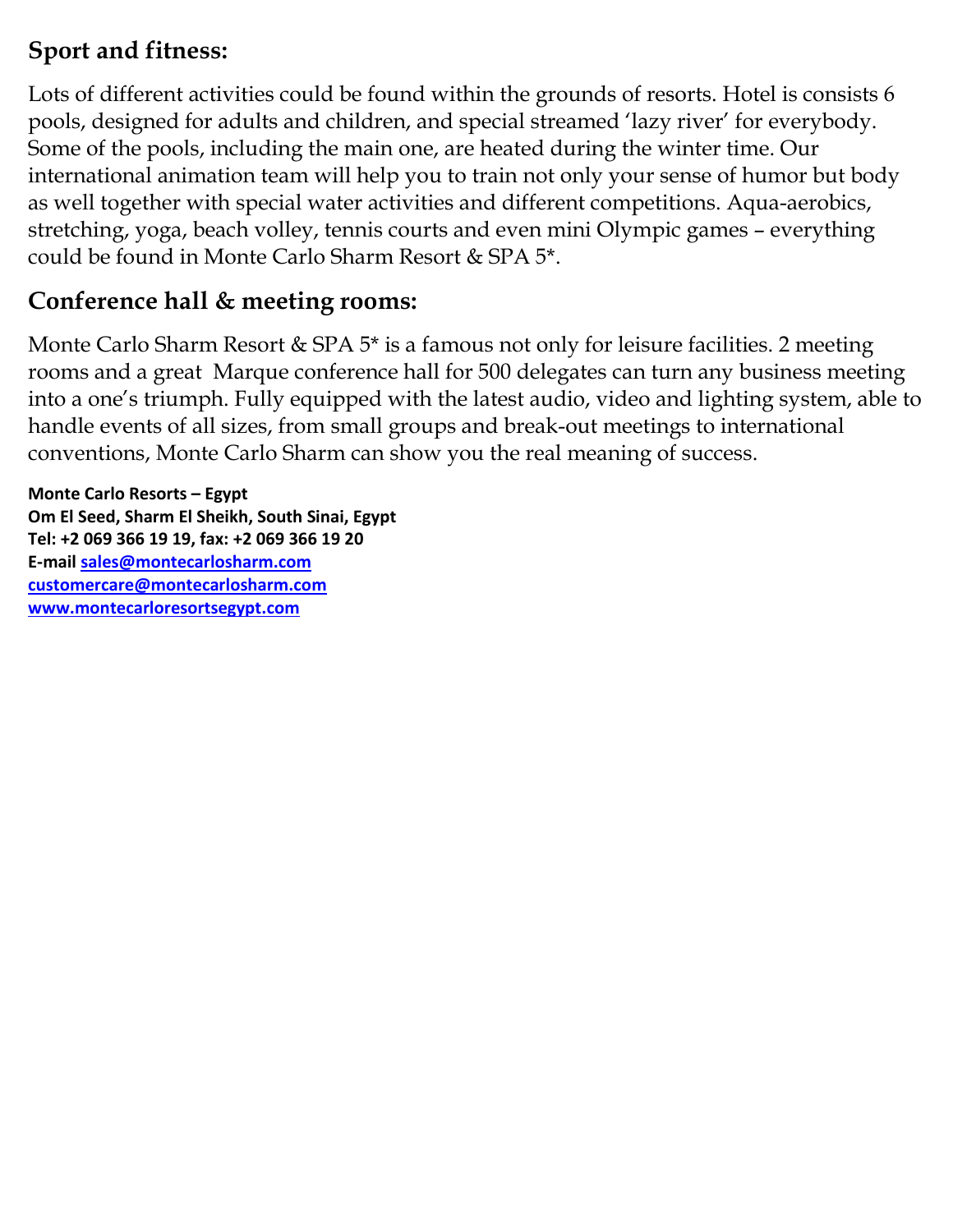# **Royal Monte Carlo (Adults only)**

The Royal Monte Carlo is located on the territory of the Monte Carlo Sharm Resort & Spa 5\*, was created to give you all our open-armed welcome and provide you comfortable stay with excellent service.

### **Royal Lobby:**

The Private Lounge and Beach create an elegant, yet refined ambience where you are immersed in comfort & pampered with the finest of service.

### **Royal concierge service:**

A multilingual Royal concierge is at your service to attend to your every need with prompt efficiency. To preserve your tranquility and in keeping with the royal Monte Carlo traditions, children under the age of 16 are not allowed in the Royal Monte Carlo.

### **Royal Lounge:**

Zone Royal Lounge locates in one of Royal cortege on the sea side Monte Carlo Sharm Resort. Providing both indoor and outdoor seating. The terrace is over looking for a great view on the Red Sea and island Tiran.

In lounge we are serving breakfasts and lunches. Also we serve a snacks and traditional tea time together with deserts by the afternoon. During of the day we are providing beverage : fresh juices and premium class alcohol.

A multilingual Royal concierge is at your service to attend to your every need with prompt efficiency. To preserve your tranquility and in keeping with the royal Monte Carlo traditions, children under the age of 16 are not allowed in the Royal Monte Carlo.

Great cuisine, interior, calm and cozy atmosphere will let you enjoy of spending time in lounge. Are you planning romantic dinner or special day, we will create the needed atmosphere.

### **Royal Beach:**

An exclusive area for all Royal Monte Carlo guests, with complementary drinks provided throughout the day by the dedicated Royal Butler Service.